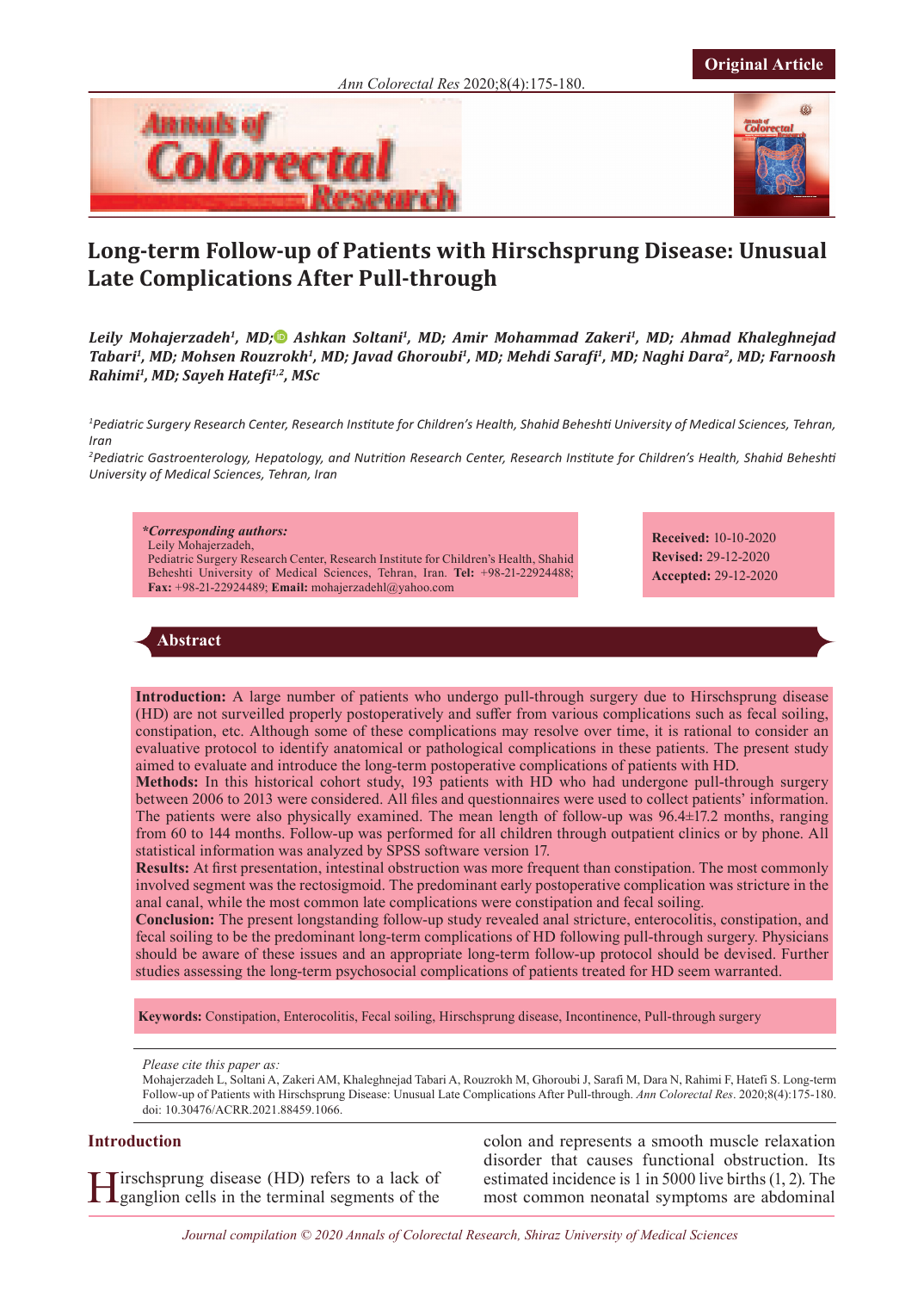distention, delayed meconium passage, and in some cases biliary vomiting. Neonatal meconium defecation should be in the first 48 hours; otherwise, the neonate should be evaluated for HD. Classically, diagnosis is based on a lack of ganglion cells in the specimen obtained via rectal biopsy.

To date, various surgical procedures have been introduced as definite treatments of HD; these surgical approaches share the common purpose of dissecting the distal aganglionic bowel segment (3- 5). Despite the advancements in surgical procedures, inadvertent injuries to adjacent organs and their innervation may lead to long-term complications. Among these procedures, endorectal pull-through techniques under direct vision may carry less risk than other techniques (6-8). However, recent studies demonstrate that still, a large number of patients who undergo pull-through surgery due to HD suffer from complications such as fecal soiling, constipation, frequent enterocolitis, failure to thrive, and urinary problems (9).

Although some of the long-term complications may improve over time, it is rational to consider an evaluative protocol to identify anatomical or pathological complications in these patients. The present study evaluates and follows-up on the longterm complications of patients with HD treated with the pull-through operation, clarifying the gradual changes in these complications.

## **Materials and Methods**

In this historical cohort study, we considered 193 HD patients who had been managed with the pullthrough procedure between 2006 and 2013 in our center. Roughly 230 patients were operated on during the mentioned period but only 193 patients accepted to be re-visited, with the remaining rejecting our invitation or not being available to contact.

According to our inclusion criteria, the study participants were children who had undergone the pull-through operation for HD between 2006 and 2013 in our surgery center, had accessible patient files, and accepted our invitation to participate in the long-standing follow-up. Patients with missing data on the type of operation, length of postoperative hospitalization, and the incidence of early complications after surgery (incontinence/soiling, constipation, and enterocolitis) were excluded, together with those with missing or incorrect phone numbers and those who did not wish to participate for examination.

## *Outcome Parameters*

The mean length of the follow-up was 96.4±17.2 months, ranging from 60 to 144 months. Followup was done at three and six months, then yearly after surgery. The follow-ups were performed for all patients via outpatient clinics or by telephone.

Data collected from medical records of the children

integrated essential demographics, age at the time of surgery, pathological category, kind of surgery, duration of hospital stay, bowel function, shortand long-term complications, medical history, examination results, preparation before surgery, and operative information. Cases were followed-up for at least three months after the procedure. Informed consent was gained from the parents of the children at the long-term follow-ups. The late complications, stool quality, and control of stool during day and night were recorded during the follow-up.

# *Statistical Analysis*

We used files and detailed questionnaires to collect information and each patient was physically examined. All collected information was analyzed by SPSS software version 17. Discrete variables were reported as numbers and percentages. All continuous variables were provided as mean and standard deviation. Patient demographics, preoperative information, operation details, and early complications after surgery were expressed as mean/standard deviation or median/range.

# **Results**

Among our patients, 147 were male (76.2%) and 46 were female (23.3%). At the time of the pullthrough procedure, the mean age of the patients was 20.65 $\pm$ 5.6 months (7 days – 54 months); 29% were less than one month of age. The mean hospital stay was  $16.18 \pm 11.2$  days (5-42 days) after surgery.

In total, 109 patients had an acute presentation (obstruction), while 78 had a chronic presentation (constipation). The most common manifestations were abdominal distention with delayed meconium passage, while failure to thrive was least common. Only 16 patients (8%) had associated anomalies, the most common of which was trisomy 21 (9 patients). The most commonly involved segment was the rectosigmoid segment, with the predominant type of repair being the transanal repair performed through a single stage. Only 30 patients had a proximal ostomy. The mean duration of surgery was 139.84±66.2 minutes. Five patients had a rectal biopsy and pull-through operation at the same time. In 166 patients (86%), the results of the frozen section and permanent biopsies were similar. The baseline patient characteristics and clinical information are summarized in Table 1.

In Table 2, the early (about one month after surgery) and late repair-induced complications are summarized. About one month after the pullthrough operation, 15 patients (7%) had anal canal stricture and required anal dilation; 11 patients (5%) had enterocolitis, which responded to conservative management; 7 patients (3%) had constipation. In the evaluation of the condition at the time of discharge after the initial surgery, 190 patients were in good condition (98.4%) but 3 patients had expired (1.6%).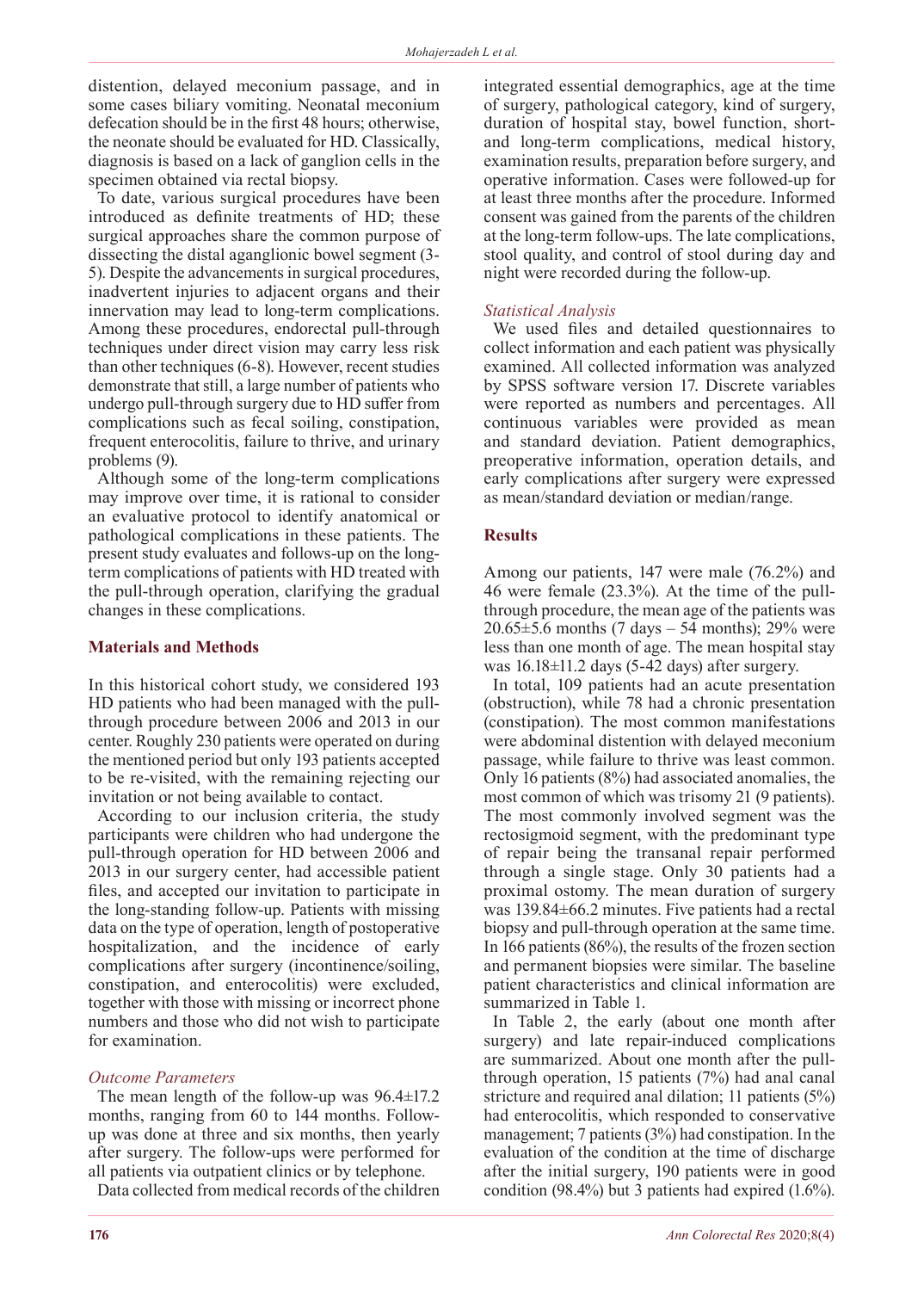| <b>Table 1:</b> Baseline patient characteristics and clinical information |                                                 |  |  |  |
|---------------------------------------------------------------------------|-------------------------------------------------|--|--|--|
| <b>Characteristic (n=193)</b>                                             | <b>Value</b>                                    |  |  |  |
| Sex                                                                       |                                                 |  |  |  |
| Male                                                                      | 76%                                             |  |  |  |
| Female                                                                    | 24%                                             |  |  |  |
| Mean age at the time of operation<br>(months)                             | $20.65 \pm 5.6$ months (7)<br>days - 54 months) |  |  |  |
| Mean duration of hospital stay (days)                                     | $16.18 \pm 11.2$ days (5-42)<br>days)           |  |  |  |
| First presentation                                                        |                                                 |  |  |  |
| Acute (obstruction)                                                       | 58.3%                                           |  |  |  |
| Chronic (constipation)                                                    | 41.7%                                           |  |  |  |
| Delayed meconium passage                                                  | 44%                                             |  |  |  |
| Positive family history                                                   | $1\%$                                           |  |  |  |
| Associated anomalies                                                      | 8%                                              |  |  |  |
| Length of segment                                                         |                                                 |  |  |  |
| Rectosigmoid                                                              | 75%                                             |  |  |  |
| Transverse colon                                                          | 10%                                             |  |  |  |
| Ultrashort                                                                | 6%                                              |  |  |  |
| Descending colon                                                          | 5%                                              |  |  |  |
| Total colonic                                                             | $5\%$                                           |  |  |  |
| Type of repair                                                            |                                                 |  |  |  |
| Transanal                                                                 | 43%                                             |  |  |  |
| Swenson                                                                   | 32%                                             |  |  |  |
| Soave                                                                     | 17%                                             |  |  |  |
| Duhamel                                                                   | 3%                                              |  |  |  |
| State                                                                     | 3%                                              |  |  |  |
| Myectomy                                                                  | 2%                                              |  |  |  |
| Stages of repair                                                          |                                                 |  |  |  |
| Single-stage repair                                                       | 48%                                             |  |  |  |
| Two-stage repair                                                          | 38%                                             |  |  |  |
| Three-stage repair                                                        | 14%                                             |  |  |  |
| Mean duration of surgery (mins)                                           | 139.84±66.2                                     |  |  |  |
| Frozen section accuracy                                                   | 86%                                             |  |  |  |

Other early complications included anastomotic leaks in two patients (1%), pelvic abscess formation in 2 patients (1%), wound infection in 5 cases (2%), urinary retention in 2 cases (2%), perianal fistula formation in one patient (0.5%), and obstruction following adhesion band development in 3 cases (1.5%).

The mean duration of the follow-up was 96.4±17.2 months, ranging from 60 to 144 months after surgery. In the late postoperative complications (Table 2), 18 patients experienced enterocolitis once, 5 patients twice, and 3 patients thrice. For enterocolitis, only 3 patients required a colostomy and the others responded to conservative treatment.

For rectoanal stricture management, 17 patients underwent an anal dilation program with parental cooperation, 7 underwent v-y anoplasty surgery, 5 had a repeated pull-through operation, and 5 underwent bougie dilation under general anesthesia.

A perianal fistula was reported in 4 patients; Seton was used for 2 patients and 2 underwent colostomy operation. A massive perianal abscess was reported in 4 patients, who were managed by colostomy surgery. Neurogenic bladder was reported in 2 patients.

At the time of the final follow-up, 35 patients (18.5%) reported constipation (Table 3), nine of which were manageable by diet changes. On the other hand, 53 patients (28%) experienced transient fecal soiling (Table 3), with almost a third of these patients having social problems due to this complication. To manage fecal soiling, four patients underwent the Malone procedure, while the rest were given conservative treatment.

**Table 2:** Early and late postoperative complications after pull-through surgery for Hirschsprung disease

| <b>Postoperative complication</b> | <b>Type</b>                              | <b>Frequency</b> |
|-----------------------------------|------------------------------------------|------------------|
| Early (total patients=193)        | Early stricture                          | 15(7%)           |
|                                   | Enterocolitis                            | 11(5%)           |
|                                   | Constipation                             | 7(3%)            |
|                                   | Expired                                  | $3(1.5\%)$       |
|                                   | Pelvic abscess formation                 | 2(1%)            |
|                                   | Wound infection                          | 5(2%)            |
|                                   | Urinary retention                        | 2(1%)            |
|                                   | Peri anal fistula                        | $1(0.5\%)$       |
|                                   | Obstruction (adhesion band)              | $3(1.5\%)$       |
|                                   | Fecal peritonitis                        | 2(1%)            |
| Late (total patients=190)         | Retained anastomosis aganglionic segment | 2(1%)            |
|                                   | Anal stricture                           | 34 (17%)         |
|                                   | Transient fecal soiling                  | 53 (27%)         |
|                                   | Enterocolitis                            | 26 (13%)         |
|                                   | -Once                                    | 18               |
|                                   | -Twice                                   | 5                |
|                                   | -Thrice                                  | 3                |
|                                   | Constipation                             | 35 (18.5%)       |
|                                   | Massive perianal abscess                 | 4(2%)            |
|                                   | Perianal fistula                         | 4(2%)            |
|                                   | Rectovesical fistula                     | $1(0.5\%)$       |
|                                   | Abscess & fistula to sacrum              | 2(1%)            |
|                                   | Suprapubic enterocutaneous fistula       | $1(0.5\%)$       |
|                                   | Neurogenic bladder                       | $3(1.5\%)$       |
|                                   | Expired                                  | 2(1%)            |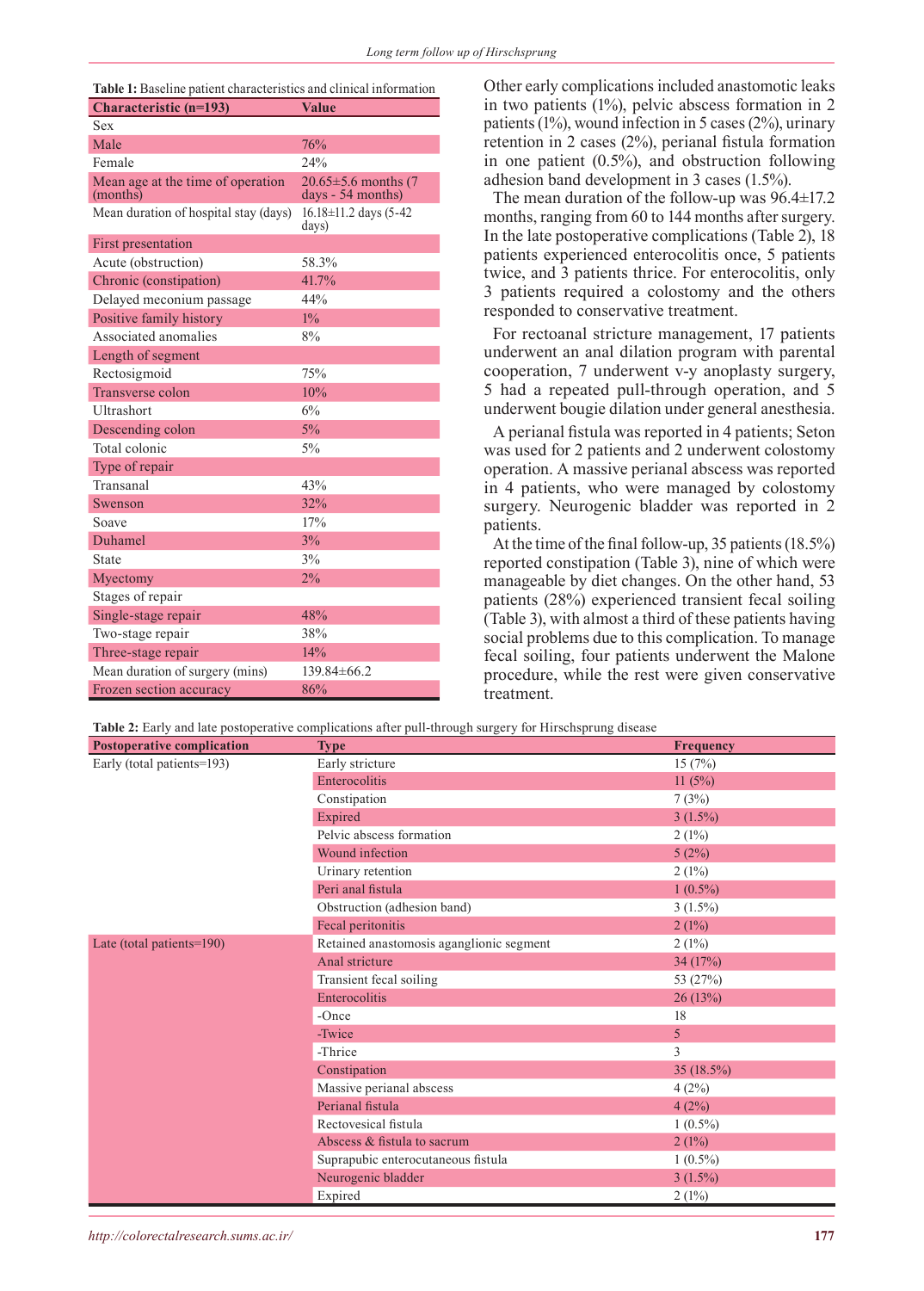**Table 3:** Grades of constipation and fecal soiling as late complications after pull-through surgery for Hirschsprung disease

|                                                | <b>Frequency</b> | <b>Percent</b> |  |  |
|------------------------------------------------|------------------|----------------|--|--|
| Constipation (35 patients)                     |                  |                |  |  |
| Grade I: manageable by diet changes            | 9                | $5\%$          |  |  |
| Grade 2: required laxatives                    | 14               | $7.2\%$        |  |  |
| Grade 3: opposed to diet changes and laxatives | 12               | $6.2\%$        |  |  |
| Total                                          | 35               | 18.4%          |  |  |
| Fecal soiling (53 patents)                     |                  |                |  |  |
| Grade 1: once or twice per week                | 19               | 10%            |  |  |
| Grade 2: every day, no social problems         | 17               | $9\%$          |  |  |
| Grade 3: constant, social problems             | 17               | $9\%$          |  |  |
| Total                                          | 53               | 28%            |  |  |

#### **Discussion**

In this cross-sectional study, we considered 193 patients with HD who had undergone pull-through surgery. General complications following the pull-through operation consist of enterocolitis, anastomotic site stricture, constipation, retained aganglionic segment, and fecal incontinence. Fistula formation between the rectum and skin, urethra, or vagina are observed in some cases. In our study, we faced late fistula formation that was quite challenging in some cases. In fact, the fistulae could not be resolved in five cases:

*Case 1:* A 10-year-old male with huge late enterocutaneous fistula in the gluteal region. He presented with total colonic aganglionic HD and underwent the State procedure when he was 10 months old. At the age of 2.5 years, a mild anastomotic stricture was found and was resolved by anal beguinage. The boy presented with one attack of mild enterocolitis at the age of 3 years, which responded to conservative treatment. He later presented with a massive gluteal abscess, which transformed into an enterocutaneous fistula after drainage. Hence, a diverting colostomy was established. The fistula was complex and had multiple branches, making it resistant to several attempts of seton placement.

*Case 2:* A 15-year-old male with a delayed massive gluteal abscess that transformed into an enterocutaneous fistula. The patient had a history of the Soave pull-through operation when he was 5 years old following ultra-short HD. After surgery, he had fecal soiling and underwent the Malone procedure at the age of 11 years. He had no anastomotic stricture and complained of fecal soiling. At this time, he underwent a diverting colostomy operation.

*Case 3:* An 8.5-year-old male with a massive suprapubic enterocutaneous fistula following a history of the Swenson procedure during infancy. He presented with the fistula 2 years ago; the fistula was repaired but recurred following colostomy closure. Colostomy was established for him again, and a repeat pull-through was performed six months later.

Case 4: A 9-year-old male who presented with a colovesical fistula following a history of the transanal pull-through operation when he was 23 days old. Because of mild anastomotic stricture, he

was under the beguinage program. However, at the age of 19 months, he presented with a colovesical fistula and underwent vesicostomy and colostomy insertion. The fistula was successfully repaired but recurred one year later, at which time the patient underwent a reoperation via the posterior sagittal transsphincteric approach.

*Case 5:* This case was similar to the previous cases; the patient was diagnosed with recalcitrant sacral and perianal enterocutaneous fistulae and expired despite several operations.

Marwa Khalil (1) evaluated the health-related quality of life of 53 patients after pull-through surgery using PedsQL 4.0. Interestingly, the physical function score decreased to 87.3 by overflow incontinence, while the social function score decreased to 92.3 by failure to thrive and incontinence. The emotional function score was 92.5. The overall quality of life was good with no impairment.

Unlike gender, age at the time of operation had a significant effect on the quality of life. The study of Zimmer and Tomuschat in 2016 (3) showed that nearly 15% of patients with HD and history of the transanal pull-through operation experienced constipation as a major problem. The authors suggested that long-term studies should be performed on patients operated with this technique to evaluate their defecation and urination patterns and sexual function as well as the quality of life during adolescence.

Jarvi et al. (10) and Heikkinen separately evaluated bowel function quality among 92 adults who had been operated on for HD during infancy; rectosigmoid involvement was reported in 94% of cases (11, 12). The researchers reported that bowel function gets worse with rising age after pull-through, but is coupled with minimal change in the quality of life.

In our study, 11 patients had early enterocolitis that responded to conservative management. In the long-term follow-up of about 8.5 years, 18 patients experienced late enterocolitis once, five patients twice, and 2 patients thrice. For late enterocolitis, only 3 patients underwent colostomy; the other patients responded to conservative treatment.

Yang, L et al. (13) performed the transanal endorectal pull-through for 137 patients with HD and evaluated the long-term outcome. In all cases, the aganglionic segment was in the distal colon. The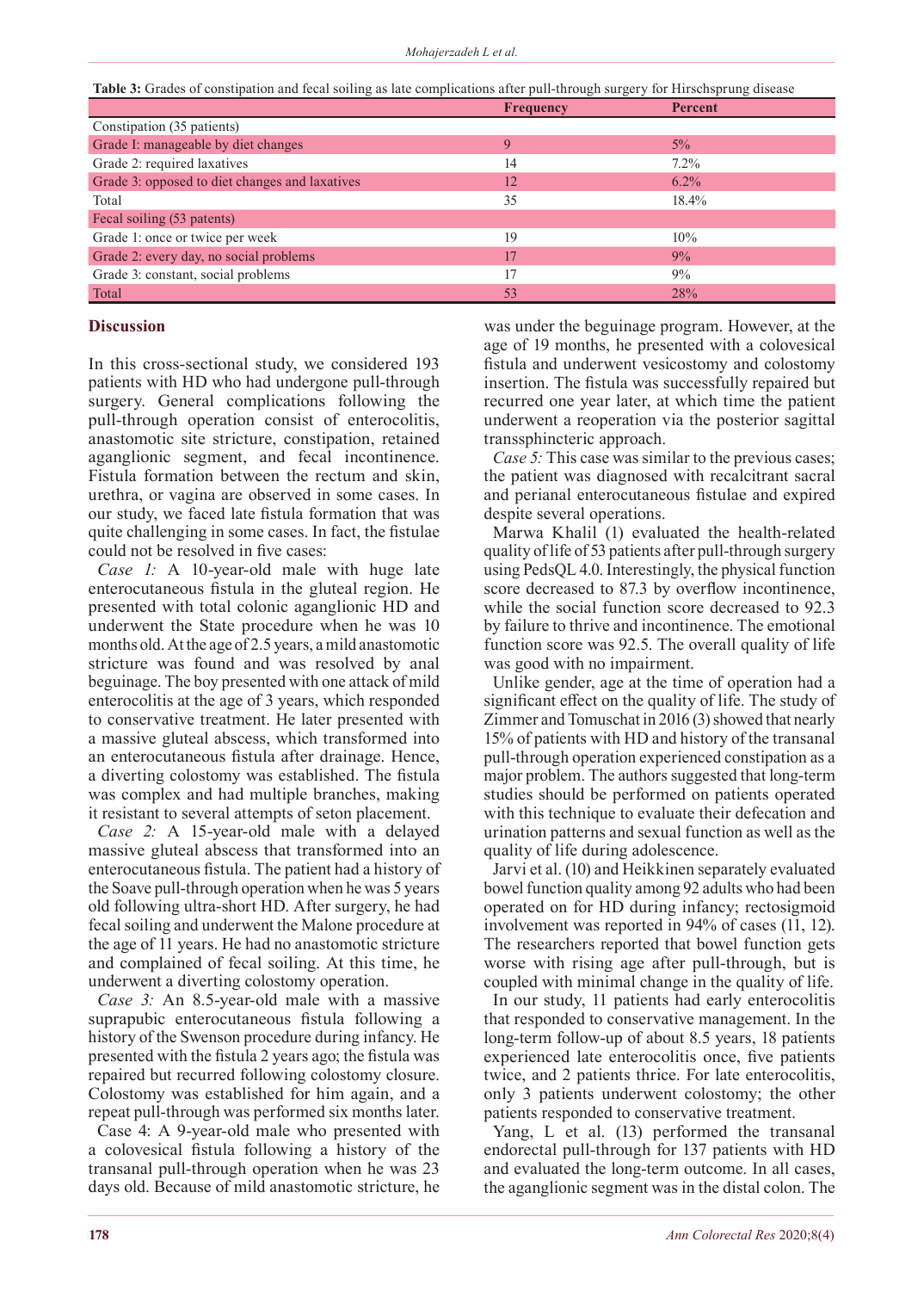mean age at the operation time was 165±74 days. The mean postoperative hospital stay was  $7\pm2$ days. Early complications after the procedure were perianal excoriation (27.7%), enterocolitis (1.4%), and anastomotic leaks (1.4%). Late complications included perianal excoriation (11.7%), anal stricture (1.4%), constipation (2.8%), enterocolitis (7.3%), and soiling (4.4%). The mean follow-up of the study was about 56 months. In children more than 4 years of age, 85.4% reported high-quality bowel function, 9.4% had fair bowel function, and 5.2% had terrible bowel function.

In our study, 35 patients experienced constipation in the long-term follow-up; this complication was resistant to diet changes and laxatives in 12 cases. Furthermore, 53 patients experienced fecal soiling, with almost a third of them having social problems due to this complication; 4 patients required the Malone procedure. In a similar study, Neuvonen et al. (5) followed-up on 57 patients with HD who had undergone the transanal endorectal pull-through procedure. Interestingly, 42% (24/57) experienced more than one episode of enterocolitis, and 21% (24/57) experienced more than four episodes of enterocolitis after definitive surgery. No significant association was noted between enterocolitis and bowel function impairment as 75% of the patients were socially continent. The researchers reported that 25 patients experienced staining for less than once a week and 14 experienced frequent fecal soiling that required underwear change, but no one experienced daily fecal soiling. Up to adulthood, impaired fecal control was reported but 75% had no problem with social activity. They reported that fecal soiling and rectal sensation improved over time in most of the patients.

In the study of Catto-Smith on 84 patients who had undergone the Soave operation due to HD, constipation and fecal incontinence presented in 36% and 17% of patients, respectively, exerting a significant effect on social activity and quality of life (14). Aworanti and McDowell (9), in 2016, showed that after pull-through surgery, continence improves over time but constipation may persist as an ongoing problem. The study of Rintala and Pakarinen (14) in Helsinki University showed that complications such as fecal soiling, constipation, and psychosocial

difficulties are common late sequela and may pass on to adulthood. They stated that patients may be at an increased risk of further complications (e.g., cancer), so an appropriate long-term follow-up protocol should be considered. In the long-standing outcomes of 156 patients with HD, medullary thyroid cancer was reported in two patients and rectum adenocarcinoma occurred in one patient. In this follow-up study, most patients reported gradual improvements in complications like fecal soiling and constipation, especially during adolescence (15, 16).

We suggest more studies to have a more definitive judgment about the improvement of complications over time, together with a detailed evaluation of the psychosocial problems. The current study, when combined with the related literature, may facilitate the early diagnosis and treatment of some long-term complications such as constipation and fecal soiling, though further studies are required to evaluate other long-term and irreversible complications such as sexual disorders and psychosocial problems.

## **Conclusion**

The present longstanding follow-up study revealed anal stricture, enterocolitis, constipation, and fecal soiling to be the predominant long-term complications of HD following pull-through surgery. Physicians should be aware of these issues and an appropriate long-term follow-up protocol should be devised. Further studies assessing the long-term psychosocial complications of patients treated for HD seem warranted.

**Ethical Approval:** All operations were carried out in agreement with the ethical standards of the Ethics Committee of the Faculty of Medicine of Shahid Beheshti University of Medical Sciences (Approval Code: IR.SBMU.MSP.REC.1398.607).

**Informed consent:** Informed consent was obtained from all participants.

**Funding:** Not applicable.

**Conflicts of interests**: None declared.

## **References**

- **1.** Khalil, M., *Long-term health-related quality of life for patients with Hirschsprung's disease at 5 years after transanal endorectal pullthrough operation.* Quality of Life Research, 2015. **24**(11): p. 2733-2738.
- **2.** De La Torre, L. and J.C. Langer. *Transanal endorectal pull-through for Hirschsprung disease: technique, controversies, pearls, pitfalls, and an organized approach to*

*the management of postoperative obstructive symptoms*. in *Seminars in pediatric surgery*. 2010. Elsevier.

- **3.** Dasgupta, R. and J.C. Langer. *Transanal pull-through for Hirschsprung disease*. in *Seminars in pediatric surgery*. 2005. Elsevier.
- **4.** Neuvonen, M.I., et al., *Bowel function and quality of life after transanal endorectal Pull-through for Hirschsprung Disease.* Annals

of surgery, 2017. **265**(3): p. 622-629.

- **5.** Neuvonen, M., et al., *Lower urinary tract symptoms and sexual functions after endorectal pull-through for Hirschsprung disease: controlled long-term outcomes.* Journal of pediatric surgery, 2017. **52**(8): p. 1296-1301.
- **6.** Aworanti, O.M., et al., *Does functional outcome improve with time postsurgery for Hirschsprung*